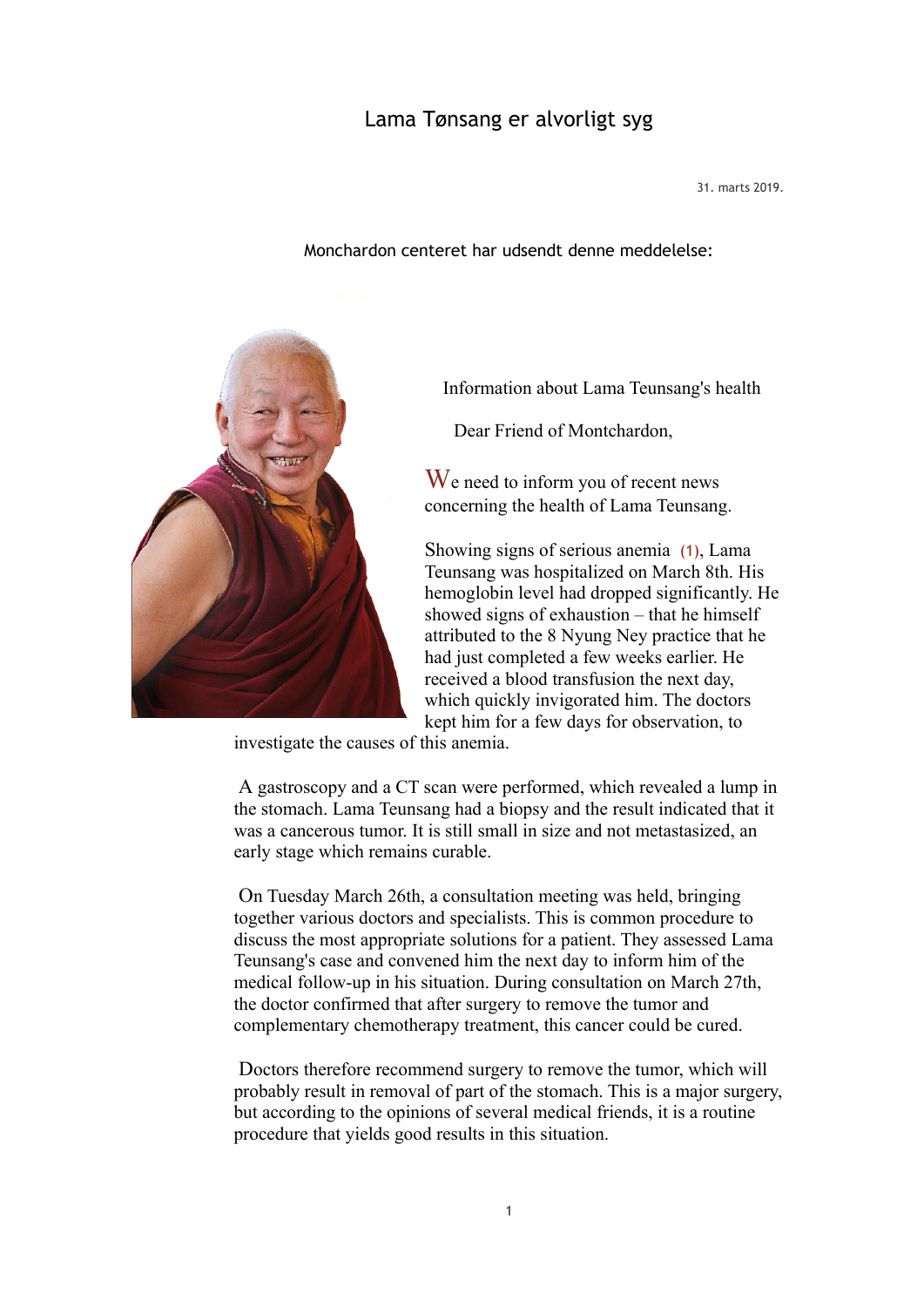Chemotherapy will then be considered once Lama Teunsang has recovered from surgery.

 Lama Teunsang agrees with this solution. He relies on doctors with great confidence. It was his decision, and he expressed it with his usual frankness.

 An appointment with the surgeon is already booked for the beginning of April, and surgery should take place in the following weeks.

 We inquired about the reputation of the Grenoble clinic where Lama Teunsang will be operated and it is considered excellent in the treatment of similar cases.

As soon as the diagnosis was made, we immediately informed His Holiness Thaye Dorje, the 17thKarmapa. He asked that Samantabhadra's aspiration prayer as well as longevity practices be recited as much and as soon as possible in monasteries and by practitioners.

 Immediately, Lama Teunsang's nephew contacted the monasteries in Nepal and India, in particular the monasteries of Lama Sherab Gyaltsen Rinpoche, Shangpa Rinpoche in Pokhara, Sangsang Rinpoche, the drupkangs (3-year retreat centres) of Pharping and Pokhara in Nepal, the various nun monasteries, Rumtek and the 5 surrounding monasteries, Kalimpong, as well as monasteries Nyingmapas and Sakyapas ... so that they would engage in Samantabhadra's aspiration prayer and longevity practices, as well as Tara mantra accumulation. Other monasteries in Tibet are also involved, including the great monastery of Serta in Kham.

 In addition, a practice called "tsethar" in Tibetan, literally "to free or save lives", is currently being carried out in Nepal. Regularly practiced in Buddhist culture, it consists in saving the lives of beings which would otherwise be killed (fish, birds, cattle, etc.). According to the law of causality, this practice results in longer life.

This situation will certainly lead to changes in the Montchardon program. We will of course keep you informed as soon as the situation becomes clearer. We told Lama Teunsang that we would write a letter to the members of the Centre; he asks everyone not to worry too much.

The medical situation allows us to hope for a cure.

Lama Teunsang, although recovering from an anemia, remains a very strong person, with exceptional energy, vitality and determination to cope with adversity. He keeps his usual dynamism and vitality and never fails to make a daily visit to the construction site. He is not alone but is supported by the wishes of Karmapa, the many Rinpoches, lamas, nuns and monks of the different monasteries who are engaged in accumulation of aspiration prayers, mantras and beneficial practices. And of course, also by your wishes and practices.